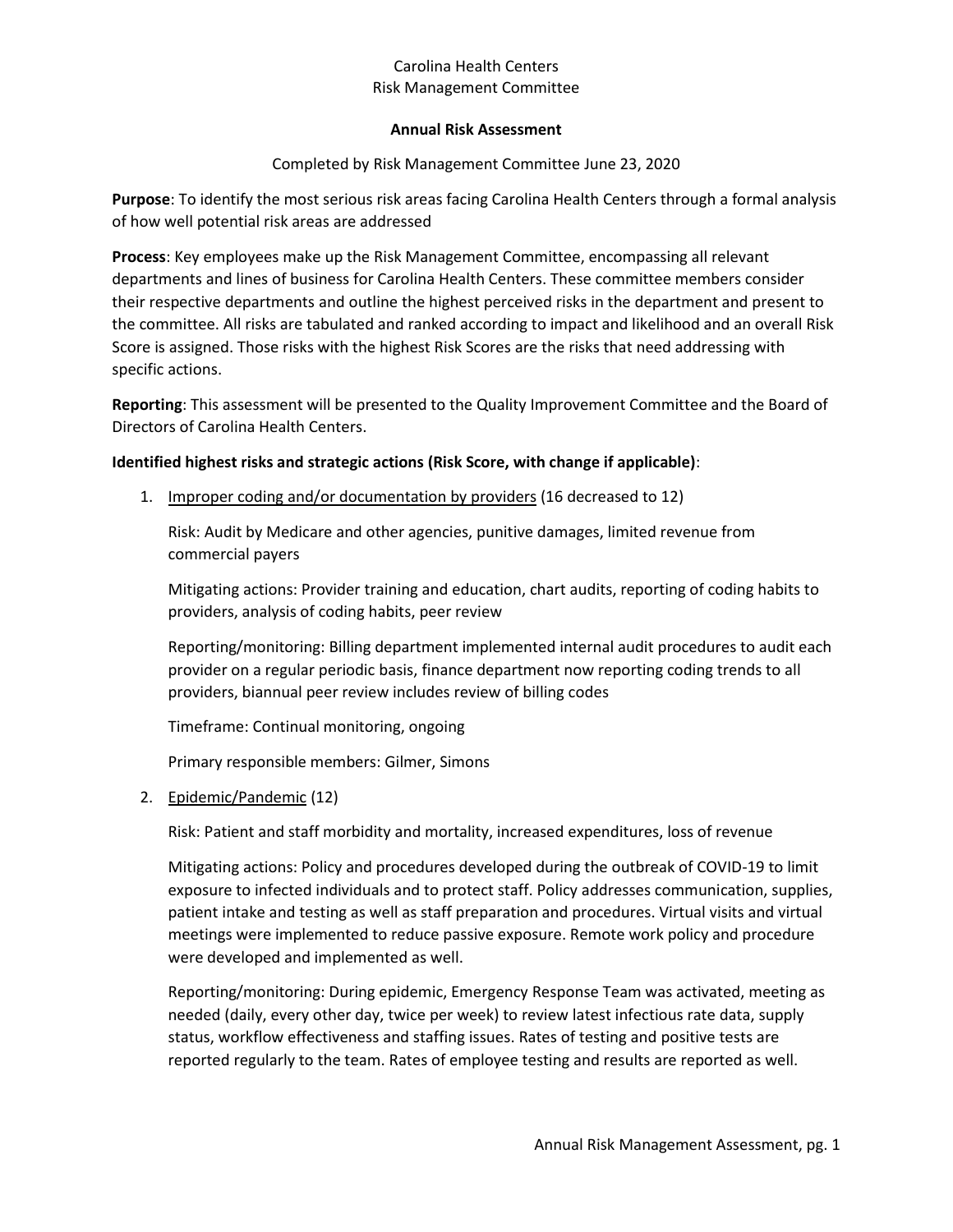Timeframe: Actions above implemented. Policies and procedures remain in place to be activated with any further epidemic or hazardous infectious conditions, such as influenza season.

Primary responsible member: Simons

3. Power failure (12)

Risk: Loss of patient care services, loss of pharmacy services. Loss of revenue. Increased hazard in unlit areas, communications failure.

Mitigating actions: Generators already in two locations. Smaller battery backups on other crucial equipment for soft shutdown. Emergency lighting in all locations. Cellular monitoring devices are being tested for reliability. Network outage monitors in place, but limitations on usefulness. Consistent issues will need addressing with options such as infrastructure support or additional generators. Investigating other communication options.

Reporting/monitoring: Track and report on power outages regularly.

Timeframe: Power outages tracked regularly and ongoing. Monitoring and communications solutions to be in place by January, 2021.

Primary responsible members: Eiland, Bradberry

4. Network failure (12)

Risk: Loss of patient care services, loss of pharmacy services. Loss of revenue and communications failure.

Mitigating actions: Redundancy in network connectivity is primary mitigating factor. Working on a triple redundancy solution. Scheduling of install has been delayed by pandemic and other factors. Network monitoring devices already in place.

Reporting/monitoring: Track and report on network outages regularly.

Timeframe: Installation of triple redundancy system by January, 2021

Primary responsible members: Bradberry

# 5. Medication and vaccine errors, administered and dispensed in office and pharmacy (16 decreased to 8)

Risk: Primary risk is patient safety, but also waste of limited resources, plus perception of less than highest standard of care

Mitigating actions: Staff training and education; policy and procedures that contain checks and balances. Two sets of eyes on every med administration is fully implemented, and same for vaccines is being piloted at Uptown, to be rolled out further if effective.

Reporting/monitoring: Every error reported on incident report and tracked. Pharmacy maintaining records independently.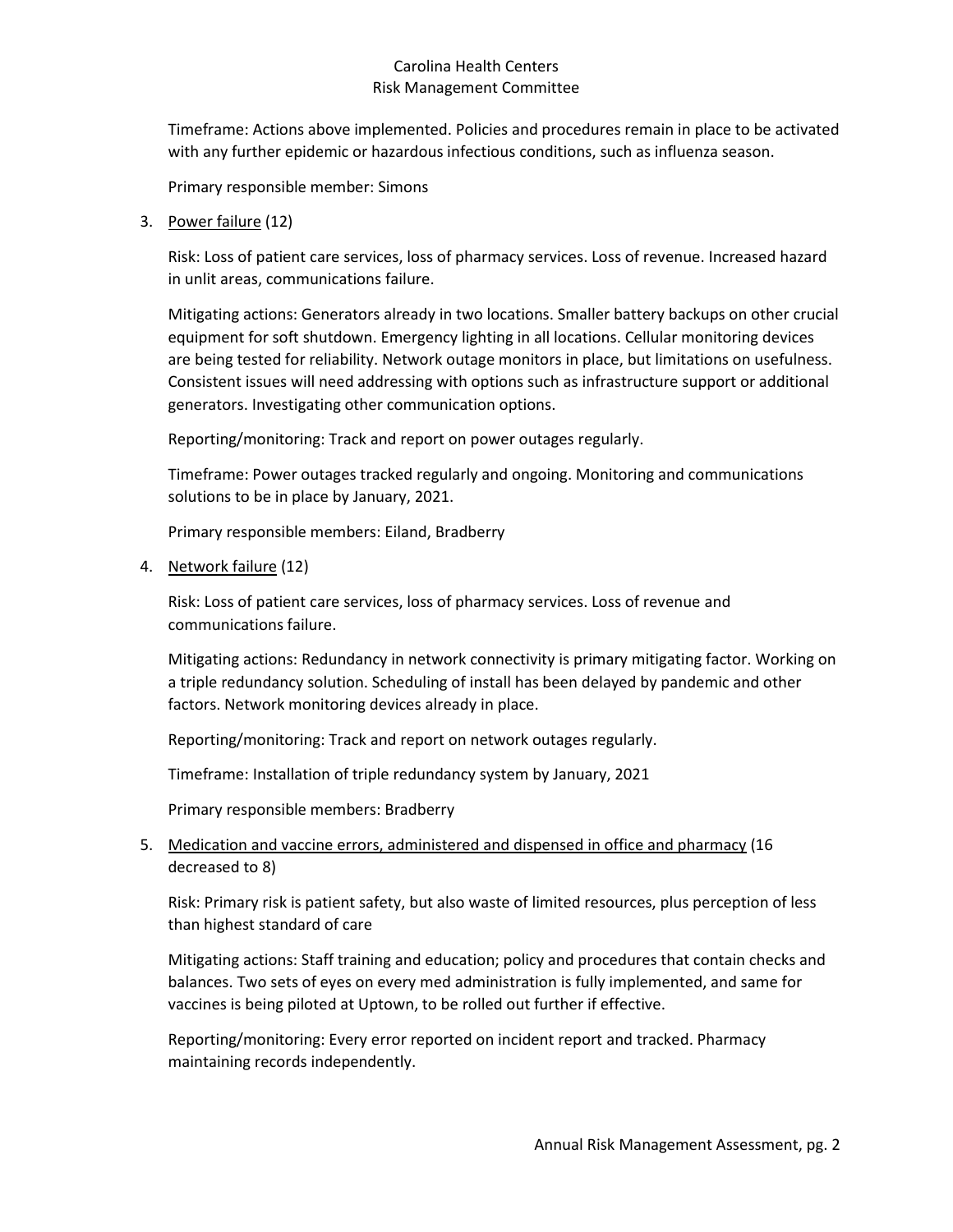Timeframe: Monitoring and tracking ongoing. Will ensure pharmacy has tracking procedure in place by January, 2021.

Primary responsible members: Richard, Satterwhite, Simons

6. HIPAA/confidentiality violations (12 reduced to 9)

Risk: Intentional or unintentional learning and/or divulging personal private information without consent. Ever-increasing interoperability of electronic health record increases ease and temptation of unauthorized access.

Mitigating actions: Staff education and training; policies around HIPAA, electronic access and confidentiality; use of complex passwords, routine audits. Break the Glass in place with EHR system, requiring password and reason for accessing employee charts. HIPAA education has been presented in multiple formats at multiple times.

Reporting/monitoring: Audits are done regularly, and have been modified to be more targeted. RMC is getting audit reports on a regular basis.

Timeframe: Monitoring and reporting is ongoing

Primary responsible members: Bradberry, Holloway, Simons

# **Identified risks with intermediate Risk Scores that will need monitoring and periodic review (in order of decreasing Risk Score, 9 to 8):**

- 1. Facility security and staff safety
- 2. Flood/storm damage
- 3. Shared, copied or stolen passwords
- 4. Indoor safety
- 5. Company vehicle accidents
- 6. Barriers to patient care
- 7. 340b program noncompliance

# **Identified risks with low Risk Scores that will continue to be reviewed (in order of decreasing Risk Score, 6 and lower):**

- 1. Patient demographic and document errors
- 2. Corporate document errors
- 3. Outdoor facility safety
- 4. Unauthorized access to electronic internal files
- 5. Scams, phishing, malware attacks
- 6. Employee injuries
- 7. Diversion of both controlled and 340b medicines
- 8. Tornado damage
- 9. Clinical staff billing errors
- 10. Misuse of company credit card and accounts
- 11. Fire damage
- 12. Payroll errors